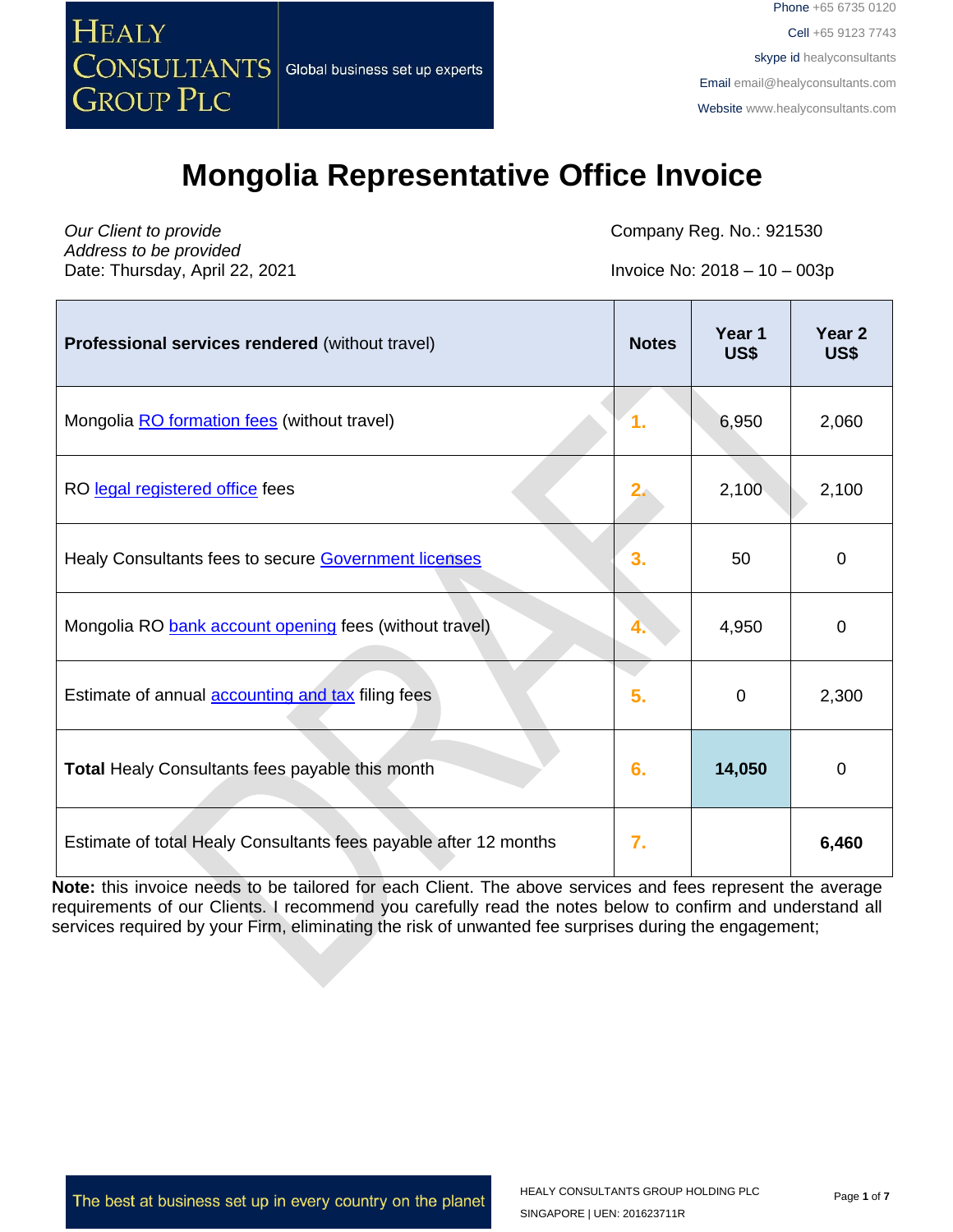

### **Mongolia Representative Office Invoice**

#### *Notes to invoice above*

**1.** Healy Consultants fees to efficiently and effectively complete Mongolia RO registration within 10 [weeks,](http://www.healyconsultants.com/mongolia-company-registration/fees-timelines/#timelines) including **i)** providing MA&A for our Client's business activities **ii)** reserving a RO name with [General](http://en.mta.mn/)  [Department of Taxation](http://en.mta.mn/) **iii)** settling our accountant and lawyer fees and **iv)** preparing a high quality RO establishment application for [Ministry of Economic Development](http://investmongolia.com/en/) and Foreign Investment and Foreign Trade Agency;

All [engagement](http://www.healyconsultants.com/company-registration-fees/) fees (click link) are agreed and paid up front and agree to the fees published on our country web pages. Consequently, there are no hidden fees, surprises or ambushes throughout the engagement. All engagement deadlines are agreed up front in the form of a [detailed project plan,](http://www.healyconsultants.com/index-important-links/example-project-plan/) mapping out [deliverables](http://www.healyconsultants.com/deliverables-to-our-clients/) by week throughout the engagement term;



Every week during the engagement, Healy Consultants will email our Client a [detailed status update.](http://www.healyconsultants.com/index-important-links/weekly-engagement-status-email/) Our Client is immediately informed of engagement problems together with solutions. Your dedicated engagement manager is reachable by phone, Skype, live chat and email and will communicate in your preferred language;

- **2.** In accordance with the Mongolia [Companies Law,](../../../../../../../../Downloads/MNG57599.pdf) each Mongolia RO shall as from the date of its incorporation have a legal registered office in Mongolia, to which all official government communications and notices may be addressed. To comply with this statutory requirement, Healy Consultants' Mongolia office will be the registered office address for your RO. Thereafter, this address will be used to receive government correspondence including **i)** tax letters **ii)** notice of the legal annual return; and **iii)** all government communications. Most of our Clients wish to place [Healy Consultants'](http://www.healyconsultants.com/corporate-outsourcing-services/company-secretary-and-legal-registered-office/) office address on invoices, contracts, websites and business cards;
- **3.** This fee is an estimate of government costs payable during your Firm's engagement. For transparency purposes, all government fee payments will be supported by original receipts and invoices. Examples of government costs include include **i)** reserving a RO name with [General Department of Taxation](http://en.mta.mn/) **ii)** registration of legal entity with the [Ministry of Economic Development](http://investmongolia.com/en/) and applying for Foreign Investment and Foreign Trade Agency and **iii)** preparing a RO seal. Following engagement completion, Healy Consultants will refund our Client any excess of funds received over actual Government costs paid;
- **4.** Healy Consultants will be pleased to open a Mongolia representative office bank account without our Client travel. It is a time consuming task, and Healy Consultants will shelter our Client from the associated administrative challenges. As you can appreciate, it is a difficult task to obtain bank account approval through a newly formed RO when shareholders, directors and bank signatories reside overseas. Healy Consultants will prepare a business plan for the bank to optimize the probability of RO bank account approval. Depending on our Client's business and nationality, there is a 20% probability the banks will request a bank signatory to travel for a one hour bank interview. Healy Consultants will try its best to negotiate with the bank for a travel exemption. If our Client must travel to Mongolia for RO bank account opening, Healy Consultants will refund our Client US\$950;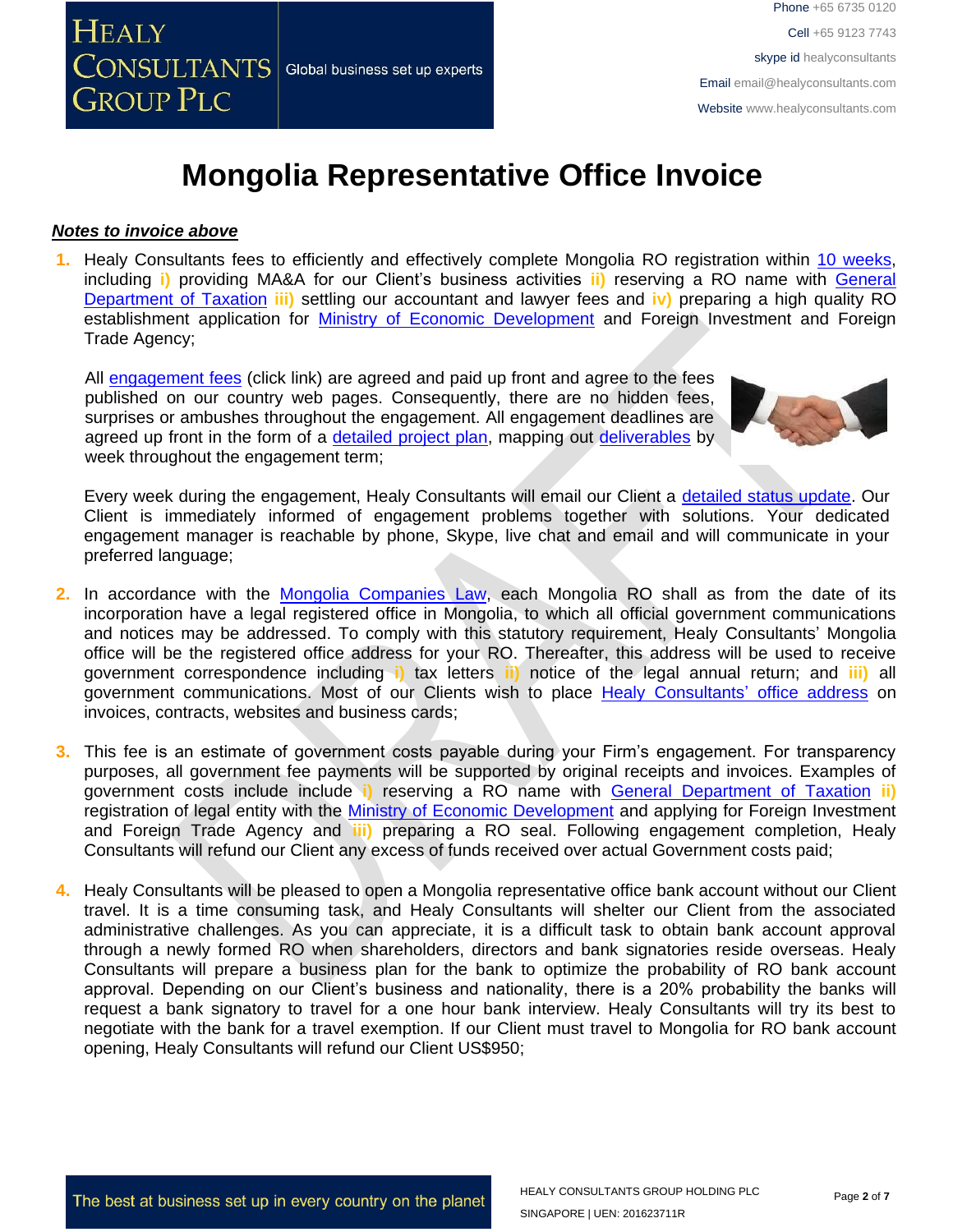

# **Mongolia Representative Office Invoice**

If our Client is not comfortable with only a Mongolia RO bank account, Healy Consultants will be pleased to open [an international corporate bank account](http://www.healyconsultants.com/international-banking/) (click link) outside of Mongolia. Examples include New York, Germany, Liechtenstein, Austria, Bulgaria, South Africa, Australia, London, South America or Dubai. All banks will be top tier banks in these countries with excellent internet banking services. Example of our global banking partners include HSBC, Standard Chartered Bank, Citibank, Barclays, Standard bank, ANZ bank, VTB bank, UBS, Credit Suisse;

The banks enjoy ultimate power of approval of RO bank account applications. Consequently, guaranteed success is outside of Healy Consultants' control. What is inside our control is the preparation and submission of a high-quality bank application that maximizes the likelihood of approval;

Global banks continue to tighten RO bank account opening procedures, their internal compliance departments completing more thorough due diligence of Clients. Consequently, our Clients should expect the bank account approval period to take up to 4 weeks. Furthermore, global banks now require evidence of proof of business in the country where the RO bank account will be, including sales contracts or lease agreement;







**5.** For an active trading RO, these [accounting and tax](http://www.healyconsultants.com/mongolia-company-registration/accounting-legal/) fees are an estimate of Healy Consultants fees to efficiently and effectively discharge your annual RO accounting and tax obligations. Following receipt of a set of draft accounting numbers from your RO, Healy Consultants will more accurately advise accounting and tax fees. For a dormant RO, Healy Consultants fees are only US\$950;



- **6.** All fees quoted in this invoice correspond to fees quoted [on Healy Consultants' website.](http://www.healyconsultants.com/company-registration-fees/) Please review this invoice carefully to identify errors. During the rush of the business day, it is possible that Healy Consultants inadvertently made fee calculation errors, typing errors or omitted services or omitted historic fee payments from Clients. In the unfortunate event you identify invoice errors, please revert to me directly re the same. I apologize in advance if I or my staff made invoice errors;
- **7.** Assuming our Clients re-engage Healy Consultants in year 2, this fee is an estimate of the fees payable next year, 12 months after the date of RO registration;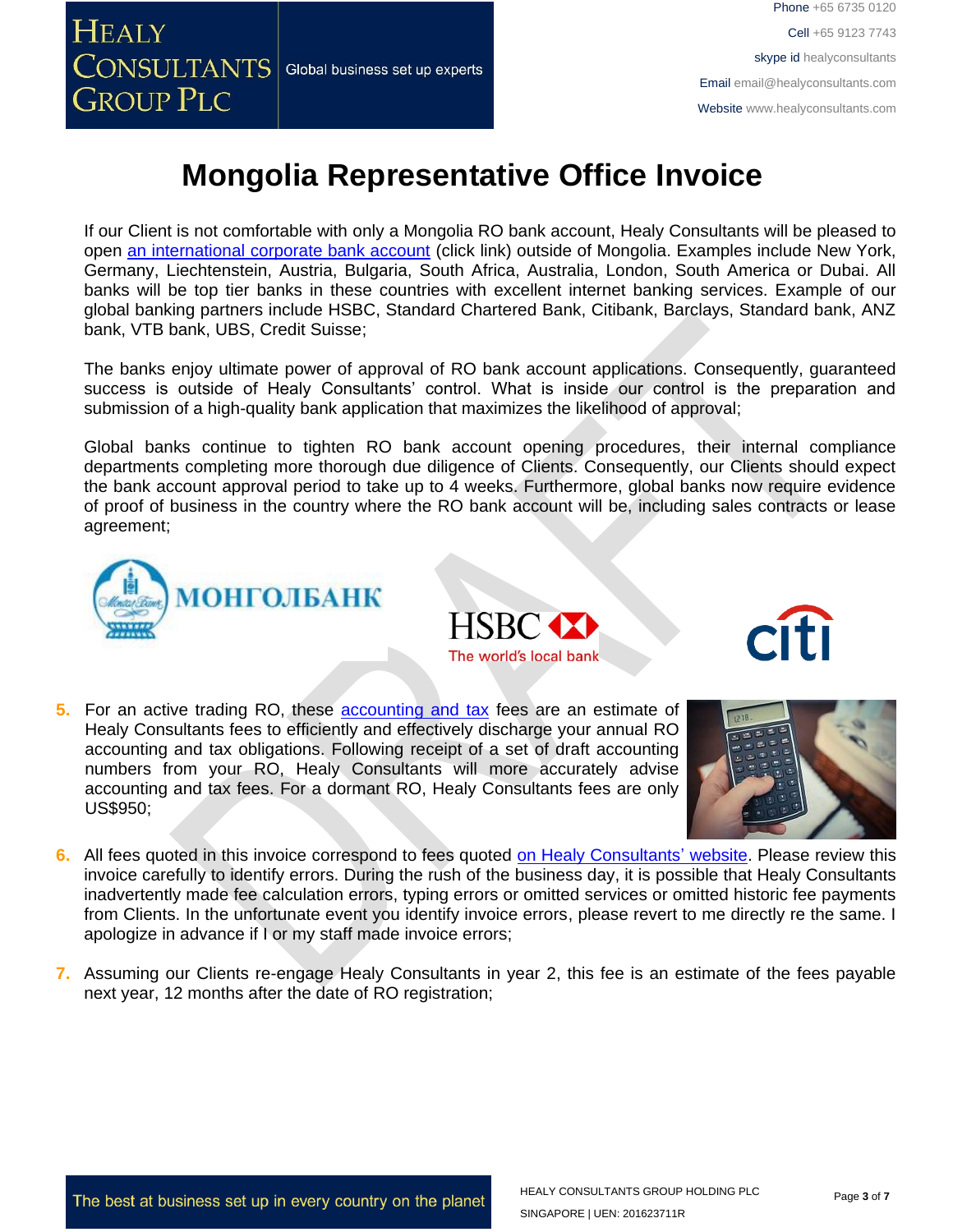

# **Mongolia Representative Office Invoice**

- **8.** The fees quoted in this invoice are a prediction of the fees required to efficiently and effectively complete this engagement in a timely manner. If during the engagement Healy Consultants realizes that the project is more complex than anticipated, requiring a large additional investment of time, my Firm will revert to request additional fees;
- **9.** Engage Healy Consultants to [project manage](http://www.healyconsultants.com/project-manage-engagements/) business set up in every country on the planet. We are the best in the [world](http://www.healyconsultants.com/best-in-the-world/) at what we do, timely completing [the A to Z](http://www.healyconsultants.com/a-to-z-of-business-set-up/) of every country engagement;
- **10.** In accordance with the [Mongolia Companies Law,](../../../../../../../../Downloads/MNG57599.pdf) there is no minimum capital to be injected into the RO bank account;
- **11.** Representative office business activities are limited to i) market research and ii) promoting the business of the parent company. A Representative office can employ a maximum of 3 employees. The Representative office is free of corporation tax but can register for VAT. A Representative office can i) lease office premises but ii) cannot issue sales invoice to Clients' nor iii) sign local sales. A Representative office cannot import and export goods. The life of the Representative office is unlimited.
- 12. If our Client and Healy Consultants properly plan this engagement, our Clients' will *not* have to travel during this engagement. Healy Consultants will efficiently and effectively complete RO registration and RO bank account opening in a timely manner without our Client presence. Instead, our Client will need to **i)** sign and get documents legalized in the embassy in their country of origin and **ii)** courier the originals to Healy Consultants office;



- **13.** If our Client requires non-resident nominee shareholder and director services [\(click link\),](http://www.healyconsultants.com/corporate-outsourcing-services/nominee-shareholders-directors/) Healy Consultants will be pleased to assist. Our fee for professional, passive nominee non-resident corporate shareholder amounts to US\$2,100 per annum. Our fee to be both non-resident nominee director and shareholder amounts to US\$6,600 per annum. Being the sole shareholders and sole director of a Client's company exposes Healy Consultants to reputation, litigation and financial risk;
- 14. In accordance with the [Mongolia Companies Law,](../../../../Aidan%20Healy/Downloads/MNG57599.pdf) each Mongolia Representative Office must have at least one individual country representative ordinarily resident in Mongolia. If required, Healy Consultants will be pleased to provide your Firm with a professional nominee representative in Mongolia. Our fee amounts to US\$6,600 per annum;
- **15.** Some of our Clients request Healy Consultants to provide temporary shared [office space](http://www.healyconsultants.com/virtual-office/) for 6 months until their preferred business premises is found. If your Firm requires this service, our one-time fee is US\$950. Monthly rental thereafter is paid directly to the landlord, independently of Healy Consultants;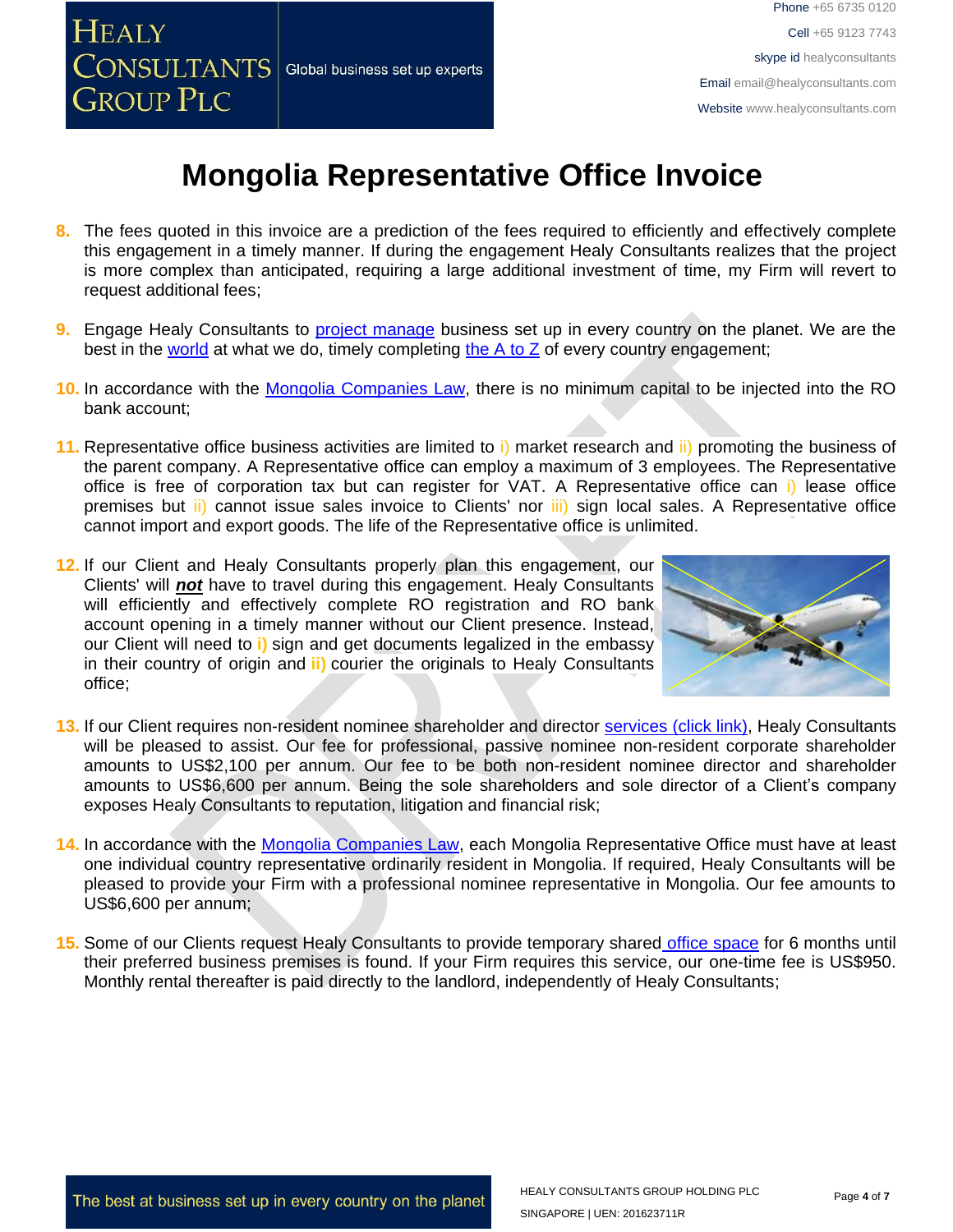

#### **Mongolia Representative Office Invoice**

- **16.** If required, Healy Consultants will act as your Mongolian RO secretary, for which our annual responsibilities include **i)** preparing and filing the legal annual return; **ii)** securely maintaining RO records; **iii)** liaising with the Mongolian government on our Client's behalf; **iv)** legal filing of changes of RO structure; and **v)** reminding our Client of statutory deadlines. Our fees for the same amounts to US\$1,100 per year;
- **17.** If required, Healy Consultants will be pleased to assist your firm to secure employee [visa a](http://www.healyconsultants.com/mongolia-company-registration/formation-support-services/)pprovals. Our fee is US\$4,950 for the first employee, US\$3,950 for the second employee, US\$2,950 per employee thereafter. Our employee visa fees includes preparation of a quality visa application and submitting to the correct Government immigration officers. The Government enjoys ultimate power of approval of visa applications. Consequently, guaranteed success is outside of Healy Consultants' control. What is inside our control is the preparation and submission of a high quality immigration visa application that maximizes the likelihood of visa approval;
- **18.** Monthly, quarterly and mid-year Government tax obligations include monthly and quarterly payroll reporting, VAT and corporation tax return filing. If you need our help, Healy Consultants can complete monthly Government reporting for a monthly fee of US\$860. Healy Consultants monthly support will include i) receive in dropbox the monthly invoices from our client ii) label monthly bank statement transactions iii) preparation and submission of VAT returns and iv) submission of monthly employee payroll reporting;
- **19.** Depending on our Client's business and nationality, the Mongolia Government may require a special regulatory license to carry on your business in the country. Healy Consultants will assist our Client secure license approval; there may be additional engagement fees. However, the Government enjoys ultimate power of approval of RO registrations and business licenses;
- **20.** Some of our Clients' require an [immediate country solution.](http://www.healyconsultants.com/turnkey-solutions/) With this strategy, within a day Healy Consultants can supply our Client **i)** an existing dormant Mongolia company number and **ii)** an already approved Mongolia corporate bank account number and **iii)** a business address. Turnkey solutions are attractive to those entrepreneurs who wish to immediately close a country deal, sign a contract or invoice a customer;
- 21. During the engagement, shareholders and directors' documents may need to be translated into the local language; before the Government and Bank approves RO registration and RO bank account opening respectively. Consequently, our Client should budget for possible additional translation and embassy attestation fees. Either our Client or Healy Consultants can complete this administrative task;

As always, Healy Consultants will negotiate with all third parties to eliminate or reduce additional engagement costs. For transparency purposes, all third-party fee payments will be supported by original receipts and invoices. Examples of possible third-party payments include **i)** embassy fees **ii)** notary public costs **iii)** official translator fees;

**22.** It is important our Clients are aware of their personal and corporate tax obligations in their country of residence and domicile. Let us know if you need Healy Consultants help to clarify your local and international annual tax reporting obligations;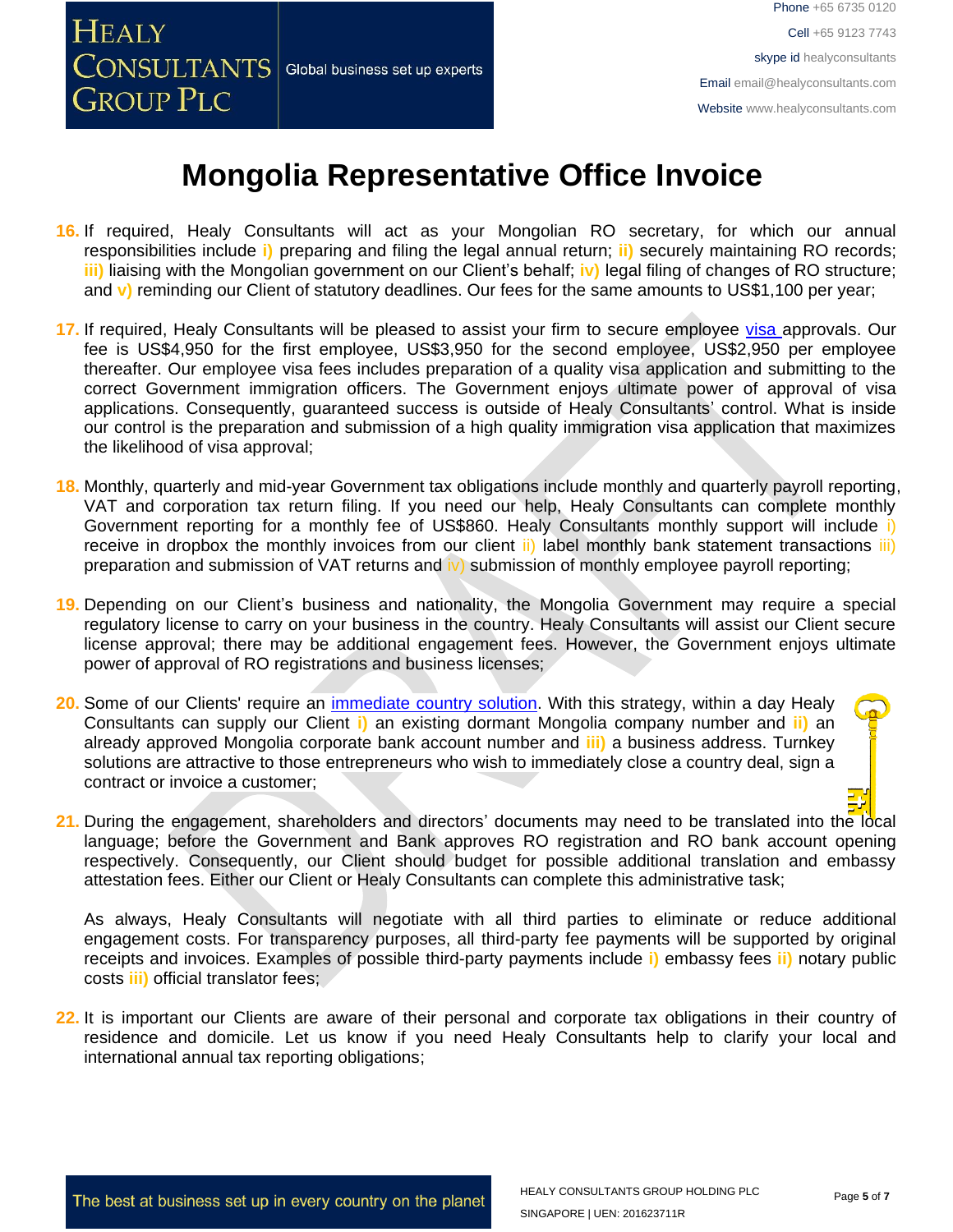

# **Mongolia Representative Office Invoice**

- **23.** As stipulated on our [business website](http://www.healyconsultants.com/) and in section 3 of our engagement letter, Healy Consultants will only commence the engagement following **i)** settlement of our fees and **ii)** completion and signing of our legal engagement letter;
- **24.** Healy Consultants will only incorporate your RO after 75% of [due diligence documentation](http://www.healyconsultants.com/due-diligence/) is received by email. Healy Consultants will only open a RO bank account after 100% of the Client's original due diligence documentation is received by courier;
- 25. During the annual renewal engagement with our Client, our in-house Legal and Compliance Department [\(click link\)](http://www.healyconsultants.com/about-us/key-personnel/cai-xin-profile/) reviews the quality and completeness of our Client file. Consequently, Healy Consultants may revert to our Client to ask for more up to date [due diligence documentation;](http://www.healyconsultants.com/due-diligence/)
- **26.** To assist our Clients to minimize foreign exchange costs, we offer the payment in SG\$, Euro, Pounds or US\$. Kindly let me know in which currency your Firm prefers to settle our fees and I will send an updated invoice, thank you;
- **27.** Some of our Clients' engage Healy Consultants to [recruit \(click link\)](http://www.healyconsultants.com/corporate-outsourcing-services/how-we-help-our-clients-recruit-quality-employees/) local employees. We have a lot of experience in this area and we are quite skilled at securing quality candidates for our Clients';
- 28. To efficiently and effectively complete your engagement in a timely manner, we recommend your Firm transfers these funds to Healy Consultants corporate bank account. Thereafter, our Incorporation and Banking Team will aggressively advance your engagement, providing your Firm daily feedback as to engagement status. I would be grateful if you email us the bank transfer advice slip to enable my Accounting Department to accurately and timely identify bank receipts: